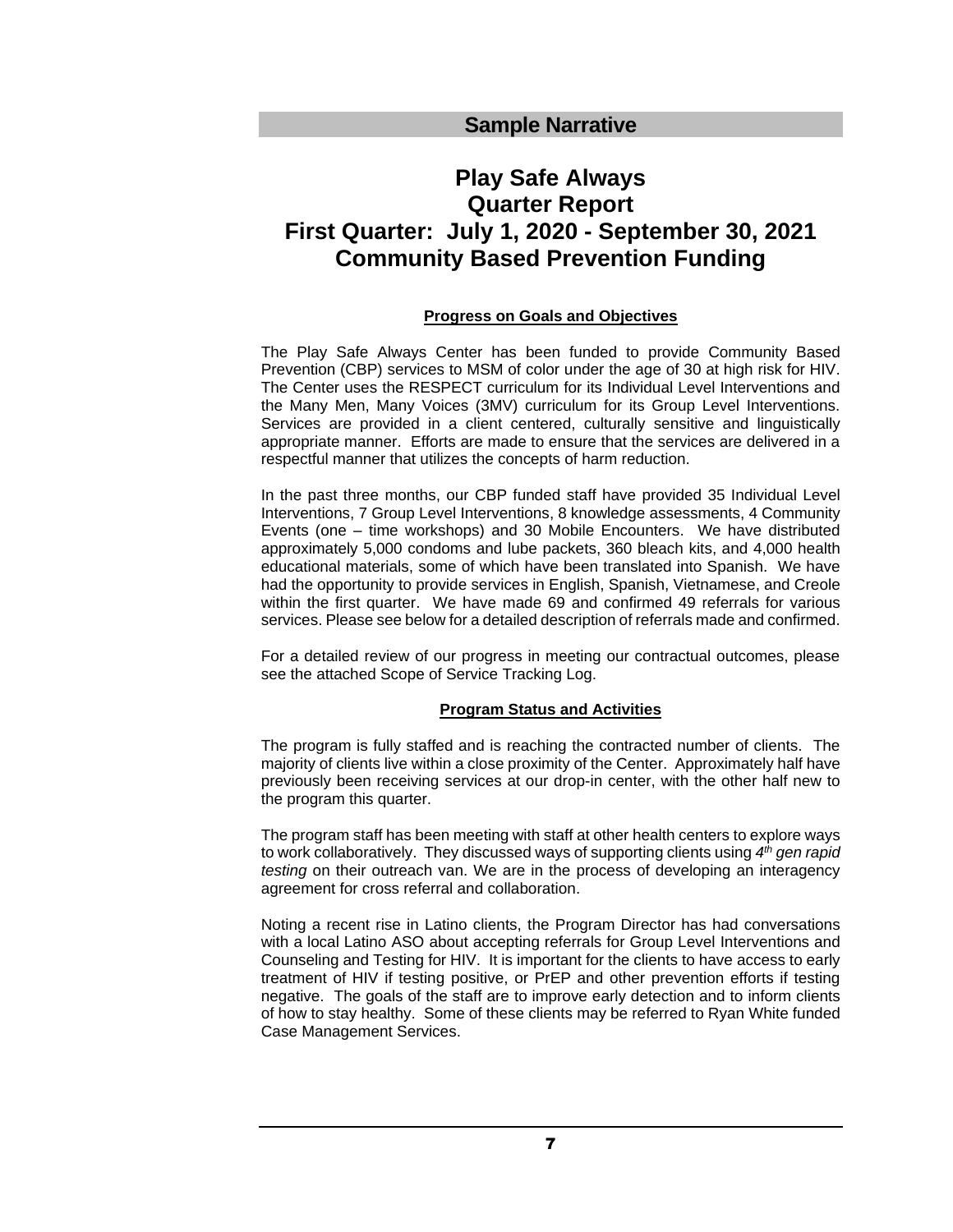# **Program Activities of Play Safe Always**

During the first quarter, 4 Community Events were conducted, the peer leadership cycle was completed, 7 Group Level Interventions were provided, and 30 Mobile Encounters were conducted.

# **Community Events**:

8/15/2020: "What Your Children Need to Know About HIV"

- Conducted at Community Center A
- 27 people attended this forum aimed at educating parents on risk factors
- 50 condoms, 75 brochures (sample attached) and 30 safer sex kits distributed

8/25/2020: "Staying Negative: Avoiding Infection"

- Co- sponsored by the Gay Alliance at the Connection.
- Peer leadership program for teens ages 14 18
- 24 people attended
- 50 condoms, 50 brochures (sample attached) and 40 safer sex kits distributed

9/5/2020: "What is PrEP? Is It For Me?"

- Forum at Club Café
- 40 people attended this forum intended to raise awareness for MSM
- 100 condoms, 75 brochures distributed

9/17/2020: "HIV: Yes, It's Still a Big Deal"

- Conducted at the Stanhope Drop-In Center
- 30 young MSMOC, aged 17 25 attended this session designed to increase risk factor awareness
- 50 brochures (sample attached) were distributed

## **Group Level Interventions**

During the first quarter, the agency recruited 10 MSMOC for the first cycle of 3MV. The sessions occurred on Thursdays, from 5 – 7:00pm at the Center's Drop-In space. The cycle began on 8/11/2020 and concluded on 9/22/2020. Of the 10 recruited, 8 successfully completed the cycle and attended all 7 sessions. A basic risk assessment was conducted at the beginning and end of the cycle (sample attached) and pre-post tests were conducted at the end of each session. A summary of the prepost test results and basic risk factors for group participants was generated and is included with this report for your review. Findings indicated an increase in knowledge from session to session and an overall increase in knowledge from the start to completion of the cycle. Recruitment is underway for the next cycle of 3MV which will start in November.

## **Individual Level Interventions**

During the first quarter, the agency provided 35 ILI sessions with 15 unduplicated clients. Each of the clients has completed a comprehensive risk assessment and has developed an Individual Service Plan, complete with risk reduction goals and timelines for completion. A summary of the client risk factors is included for your review.

## **Mobile Encounters**

During the first quarter, the agency conducted 30 Mobile Encounters reaching 600 members of the target population. Mobile Encounters occur three nights a week with the following schedule:

- Mondays: 9pm 1am @the Back Bay Fens
- Wednesdays: 4pm 8pm @ Dudley Square and surrounding areas
- Fridays: 10pm 2am @ Club Nirvana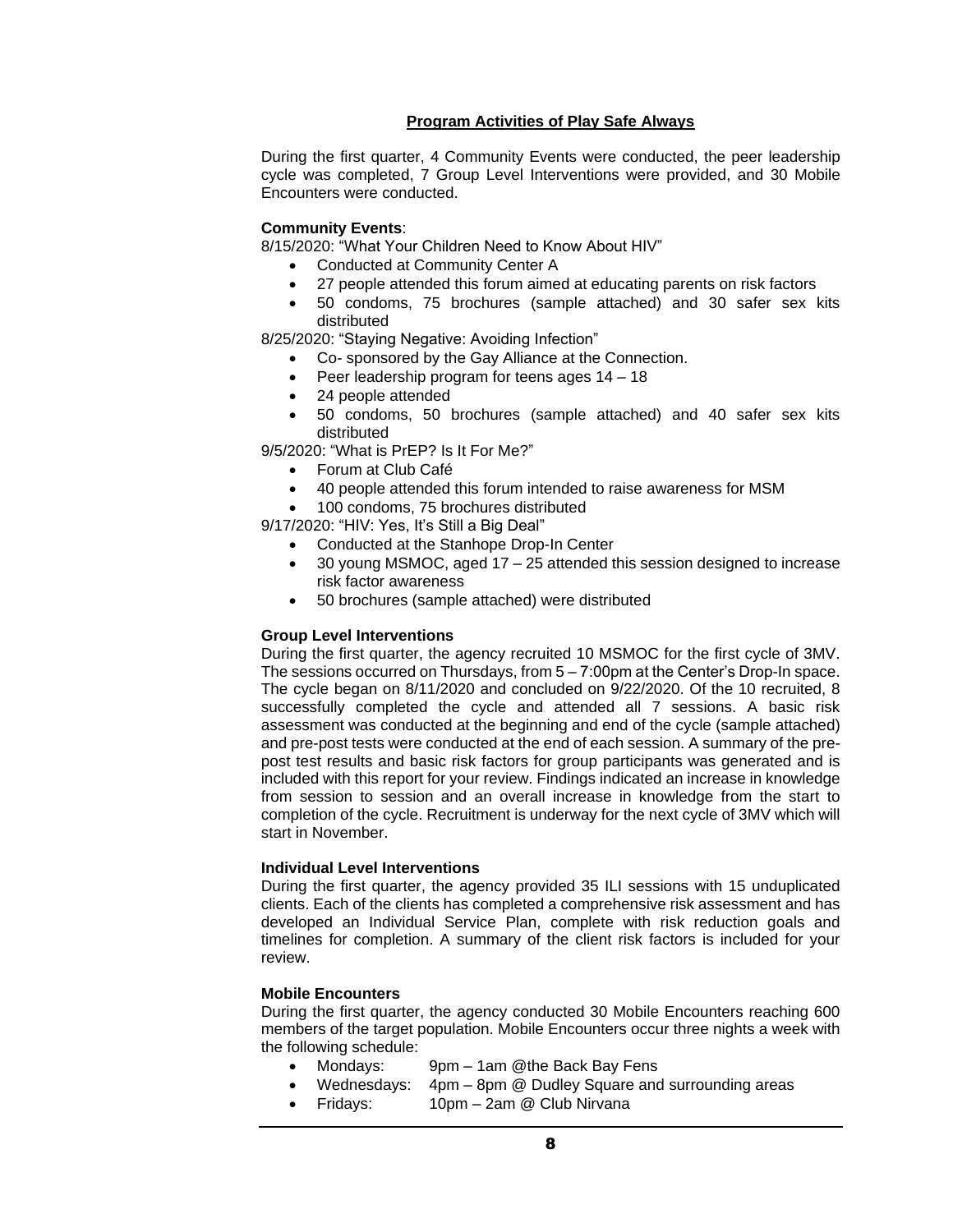3,300 condoms and lube, 2,000 pieces of educational materials and 200 bleach kits were distributed.

During the first quarter clients were assisted with the following services through referral:

|                                  | Scheduled: | Confirmed: |
|----------------------------------|------------|------------|
| Hepatitis A & B Vaccines         | 27         | 15         |
| <b>Substance Abuse Treatment</b> |            | 5          |
| <b>Mental Health Counseling</b>  | 6          | 5          |
| <b>Primary Medical Care</b>      |            |            |
| Detox                            |            | 5          |
| <b>Food Pantry</b>               |            | 3          |
| HIV Drug Assistance Program      |            |            |
| Housing                          |            | 6          |
| MassHealth                       |            | 2          |
| Peer Support Groups              |            | <u>3</u>   |
| Total:                           | 69         | 49         |

To see our progress in meeting the outcomes associated with our contract, please see the attached Scope of Service Tracking Log for details.

#### **Personnel Status**

As previously noted, Melissa Miller has left us to take a position with the World Health Organization addressing the growth of the AIDS epidemic in Central America. She had been with the center for three years as the Program Coordinator. We will certainly miss her and wish her well in her future endeavors. We welcome Darren Johnson as her replacement. Darren is bilingual in Spanish and bicultural. He has previous experience working in the Health Department in San Juan, Puerto Rico, focusing on recovering addicts. A budget revision reflecting this change is coming; enclosed please find Darren's resume and appointment letter.

Cora Black continues her position as Program Assistant and has attended in-service trainings on "STDs and HIV," "The Connection between HIV and Domestic Violence," and "Understanding Cultural Differences."

#### **Description of Problems and Challenges**

The staff turnover described in the Personnel Status section provided some challenges to overcome; thankfully the position wasn't vacant for too long. We are now working to get Darren fully trained in the intervention as well as oriented to the contract. Also, due to renovations at Club Nirvana, we missed two weeks of Mobile Encounter sessions on Fridays. Now that renovations are complete, we will complete a full schedule.

#### **Description of Emerging Needs**

We need to increase secondary prevention services and go beyond HIV/AIDS 101 training. The rate of HIV and HCV infection among clients is increasing at the STD clinic and among active drug users. As most of these clients have sex partners, we need to integrate the HIV testing services with information for partners. We have considered devoting some of the group education sessions to the topic of partner